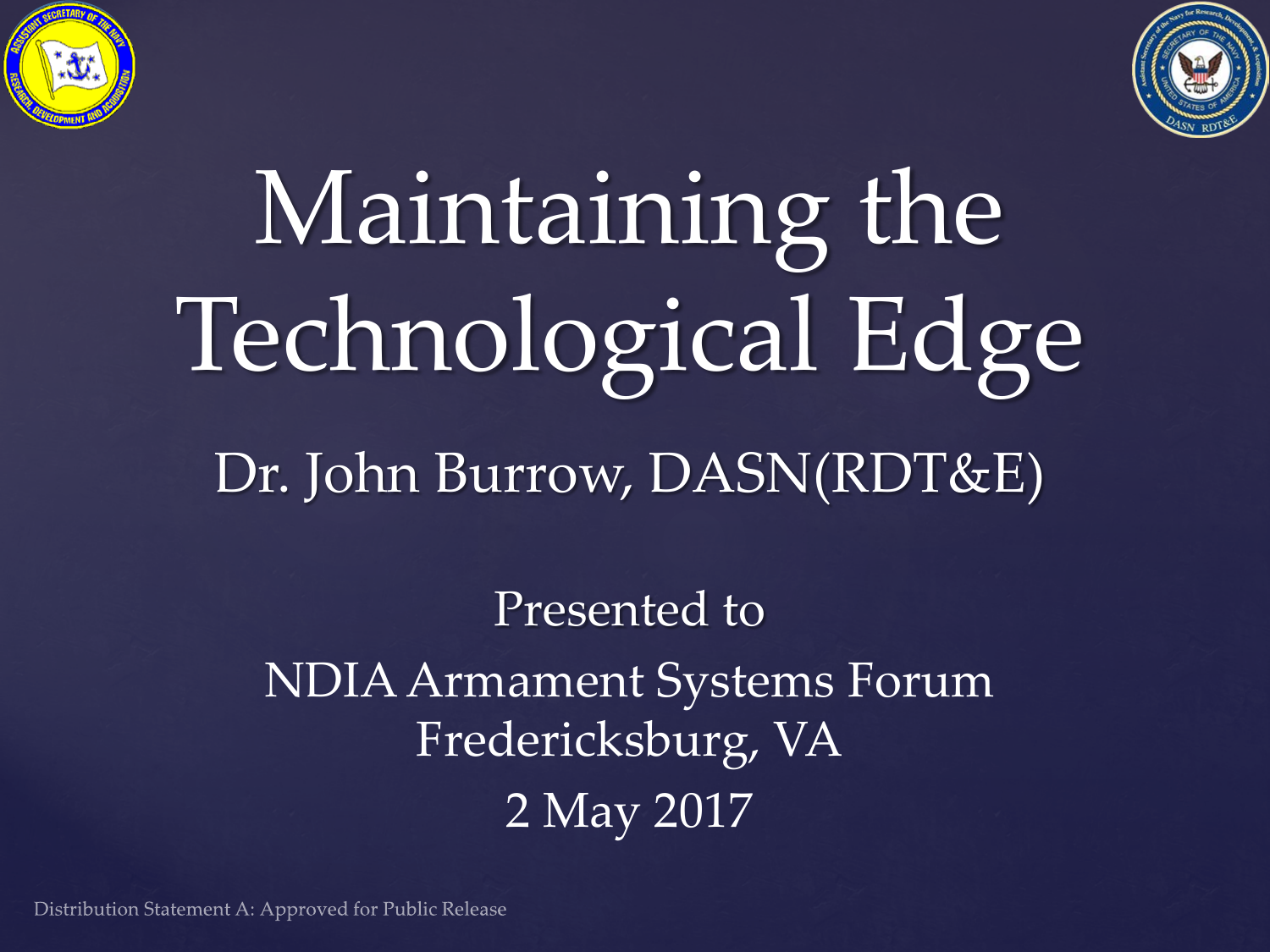



Influences

## Tech Superiority *f* (S&T, Engineering, Innovation) Speed

Distribution Statement A: Approved for public release